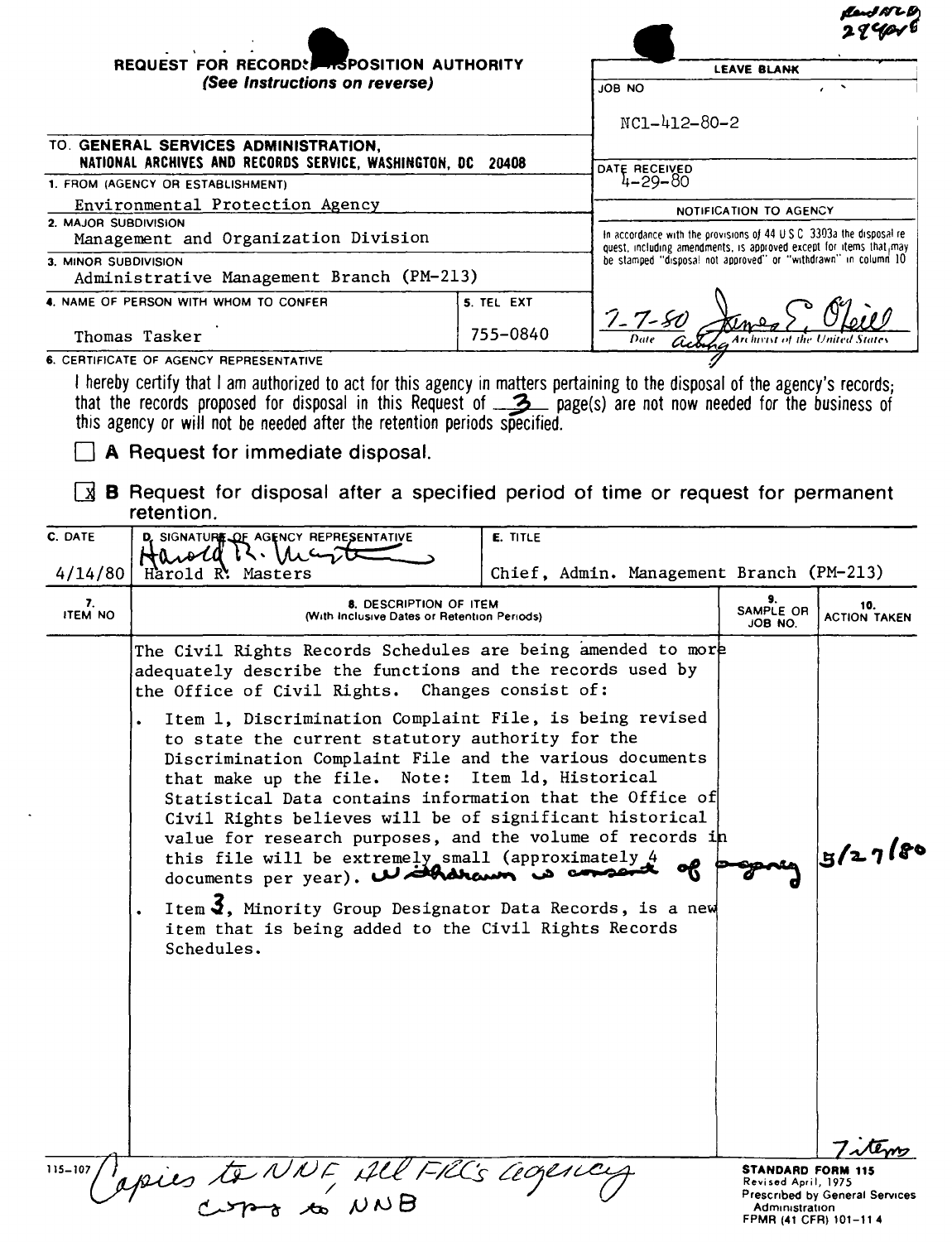|                | TITLE OF SCHEDULE                                                                                                                                                                                                                                                                                                                                                                                                                                                                                                                                                                                                                                                                                                                                                                                                                                                                                                                                                                                                                                           | COVERAGE OF SCHEDULE                                                                                                                                                                                                                                                                                                          |  |
|----------------|-------------------------------------------------------------------------------------------------------------------------------------------------------------------------------------------------------------------------------------------------------------------------------------------------------------------------------------------------------------------------------------------------------------------------------------------------------------------------------------------------------------------------------------------------------------------------------------------------------------------------------------------------------------------------------------------------------------------------------------------------------------------------------------------------------------------------------------------------------------------------------------------------------------------------------------------------------------------------------------------------------------------------------------------------------------|-------------------------------------------------------------------------------------------------------------------------------------------------------------------------------------------------------------------------------------------------------------------------------------------------------------------------------|--|
|                | CIVIL RIGHTS RECORDS                                                                                                                                                                                                                                                                                                                                                                                                                                                                                                                                                                                                                                                                                                                                                                                                                                                                                                                                                                                                                                        | 16<br>AGENCYWIDE                                                                                                                                                                                                                                                                                                              |  |
| <b>ITEM</b>    | NAME AND DESCRIPTION OF RECORD/FILE                                                                                                                                                                                                                                                                                                                                                                                                                                                                                                                                                                                                                                                                                                                                                                                                                                                                                                                                                                                                                         | RETENTION PERIOD AND DISPOSITION                                                                                                                                                                                                                                                                                              |  |
| $\mathbf{1}$ . | Descrimination Complaint File. Record created in receipt and processing<br>of complaints of discrimination filed by employees or applicants for<br>employment with the Agency based on race, color, religion, sex, national<br>origin, age or mental/physical handicap.<br>a. Official Complaint File: As defined in 29 CFR 1613.222, a com-<br>plaint file includes all documents pertinent to the complaint, such as<br>(a) the notice of the Equal Employment Opportunity (EEO) Counselor to<br>the aggrieved person, (b) the written report of the EEO Counselor to the                                                                                                                                                                                                                                                                                                                                                                                                                                                                                 | Retention: Retain 1 year after final administrative adjudication<br>or court decision, whichever comes later.<br>Disposition: Break file annually by fiscal year. Keep in office                                                                                                                                              |  |
|                | EEO Officer on whatever precomplaint counseling efforts were made with<br>regard to the complainant scase, (c) the signed complaint, (d) the<br>investigative file, (e) if the complaint is withdrawn by the complainant,<br>a written statement from the complainant or his/her representative to<br>that effect, (f) if an adjustment of the complaint is arrived at, the<br>written record of the terms of the adjustment, (g) if no adjustment is<br>arrived at, a copy of the letter notifying the complainant of the pro-<br>posed disposition of the complaint and of his her right to a hearing,<br>(h) if a hearing was held, the record of the hearing, together with the<br>complaints examiner's findings, analysis and recommended decision on the<br>merits of the complaint, (1) if a decision is made, a ppy of the<br>decision of the head of the Agency or his/her designee advising the<br>complainant of his/her right to appeal to the Equal Employment Oppor-<br>tunity Commission (EEOC) or to file a court suit with an appropriate | for 1 year, then destroy.                                                                                                                                                                                                                                                                                                     |  |
|                | U.S. District Court, (j) if appealed, a copy of the EEOC decision, and<br>$(k)$ if a court suit is filed, a copy of the court decision.<br>b. Duplicate Copies of Complaint Files: Micludes all other copies<br>of discrimination complaint files as defined in Item la above.                                                                                                                                                                                                                                                                                                                                                                                                                                                                                                                                                                                                                                                                                                                                                                              | Recontion: Retain until final administrative adjudication or<br>court decision, whichever comes later.<br>Disposition: Ereak file upon final administrative adjudication of<br>complaint or cours decision, then destroy.                                                                                                     |  |
|                | c. Background Documents: Mcludes all other copies of discrimina-<br>tion complaint files as defined in Item la above.                                                                                                                                                                                                                                                                                                                                                                                                                                                                                                                                                                                                                                                                                                                                                                                                                                                                                                                                       | Retention: Retain until Sinal administrative adjudication or<br>court decision, whichever comes later.                                                                                                                                                                                                                        |  |
|                | d. Historical Statistical Data: Summaries of records which provide<br>data pertaining to statistical information on the number of complaints<br>filed annually by race, color, religion, sex, national origin, age or<br>me.tal/physical handicap on an Agencywide basis.                                                                                                                                                                                                                                                                                                                                                                                                                                                                                                                                                                                                                                                                                                                                                                                   | Disposition: Break file upon final administrative adjudication<br>of complaint or court decision, then dectroy.<br>Retention: Permanent.<br>Disposition: Break file annually by fiscal year. Keep in office<br>5 years, then transfer to Federal Records Center. Offer to National<br>Archives when 15 years old.<br>marchade |  |

~'.

j.

----- --, .'